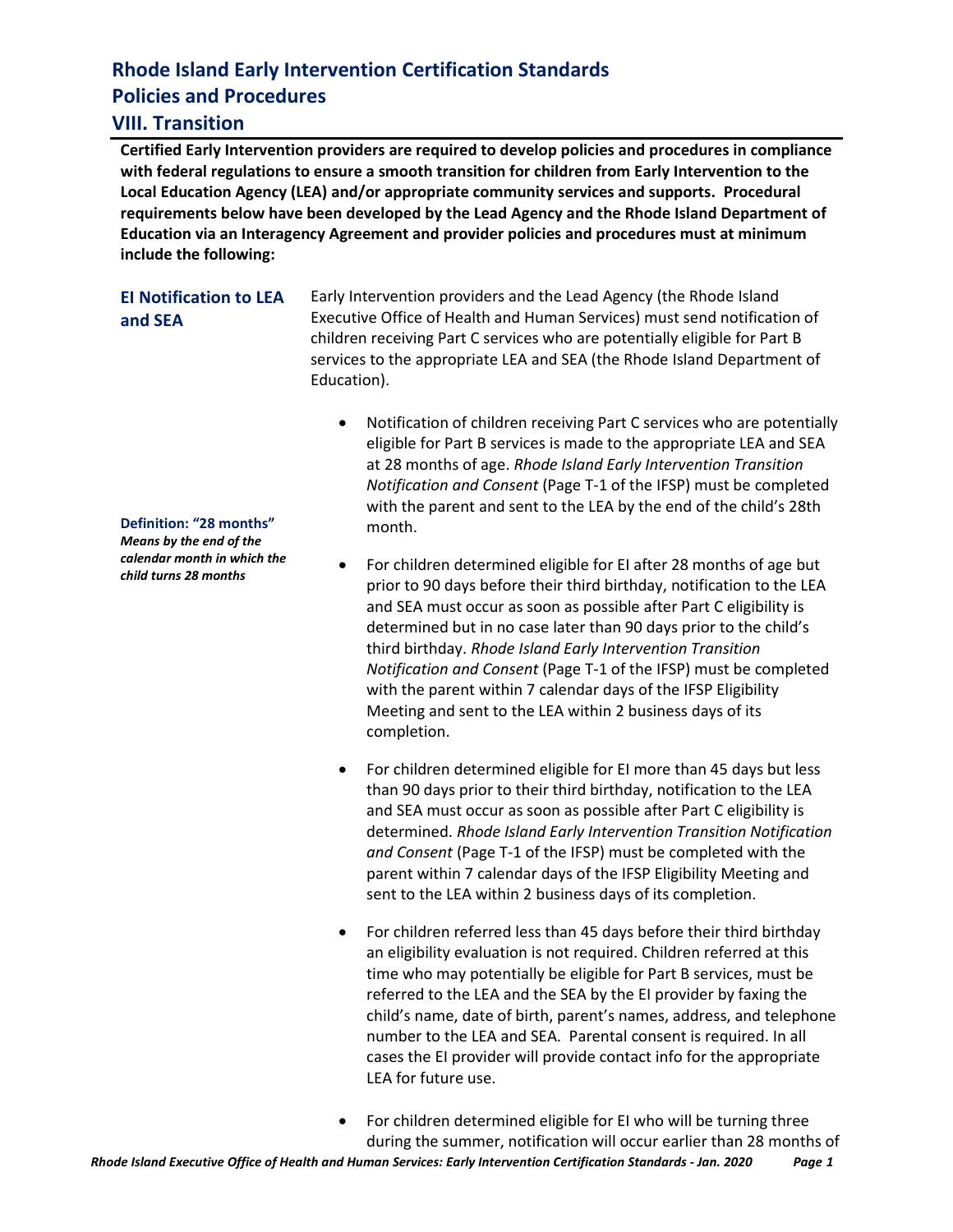# **Rhode Island Early Intervention Certification Standards Policies and Procedures**

### **VIII. Transition**

| <b>El Notification to LEA</b><br>and SEA |           | age and at the discretion of all parties up to nine months before the<br>child's third birthday (27 months of age) but no later than 90 days                                                                                                                                                                                                                                                                                                                                                                                                                                                                                                                                                                                                                        |
|------------------------------------------|-----------|---------------------------------------------------------------------------------------------------------------------------------------------------------------------------------------------------------------------------------------------------------------------------------------------------------------------------------------------------------------------------------------------------------------------------------------------------------------------------------------------------------------------------------------------------------------------------------------------------------------------------------------------------------------------------------------------------------------------------------------------------------------------|
| (Continued)                              |           | before the child's third birthday                                                                                                                                                                                                                                                                                                                                                                                                                                                                                                                                                                                                                                                                                                                                   |
|                                          | $\bullet$ | Potential eligibility for each child must be decided by the IFSP team<br>based on knowledge of current functioning and a review of the RI<br>Part B eligibility criteria.                                                                                                                                                                                                                                                                                                                                                                                                                                                                                                                                                                                           |
|                                          | $\bullet$ | El providers send notification to the LEA by faxing, mailing or<br>securely emailing (page T-1 of the IFSP) to the LEA. T-1 of the IFSP<br>must include the child's name, date of birth, parents' names,<br>address, and telephone number.                                                                                                                                                                                                                                                                                                                                                                                                                                                                                                                          |
|                                          | $\bullet$ | The Lead Agency must provide notification to the SEA through<br>monthly data reporting which includes the child's name, date of<br>birth, parent's names, address, and telephone number.                                                                                                                                                                                                                                                                                                                                                                                                                                                                                                                                                                            |
|                                          | $\bullet$ | This dual notification must be sent unless the parent chooses to<br>opt-out of notification. Parental consent is not required for such<br>notification and will occur in the absence of an opt out by the<br>parent.                                                                                                                                                                                                                                                                                                                                                                                                                                                                                                                                                |
|                                          | $\bullet$ | Parental consent is required in order to include additional relevant<br>documents such as the latest IFSP and evaluation/assessments with<br>the notification to the LEA.                                                                                                                                                                                                                                                                                                                                                                                                                                                                                                                                                                                           |
|                                          | $\bullet$ | Confirmation of this notification must be documented on page T-1<br>of the IFSP.                                                                                                                                                                                                                                                                                                                                                                                                                                                                                                                                                                                                                                                                                    |
|                                          |           | Rhode Island has an "Opt Out" policy which means a parent may choose to<br>"opt out" of LEA and SEA notification.                                                                                                                                                                                                                                                                                                                                                                                                                                                                                                                                                                                                                                                   |
|                                          |           | El providers must inform parents about the transition process<br>including the Opt Out of Notification to the LEA and SEA by the<br>child's 27 <sup>th</sup> month. The Early Intervention Transition Workbook-A<br>Family Guide must be given to the family and the opt out policy<br>explained. Parents have from then to the 28 <sup>th</sup> month to decide (See<br>definition of 28 <sup>th</sup> month on Page 1). Children who are determined<br>eligible after the 27 <sup>th</sup> but before 34.5 months are informed about<br>the transition process including the opt out of notification policy<br>when they are determined eligible for EI. Parents have up to 7<br>calendar days from the IFSP/Eligibility meeting to decide whether to<br>opt out. |
|                                          |           | If parents want additional time to decide whether they want to opt                                                                                                                                                                                                                                                                                                                                                                                                                                                                                                                                                                                                                                                                                                  |

out, they must opt out of notification while they make the decision. Parents must be informed that "opting back in" after the end of the 28th month may cause transition timelines to be delayed.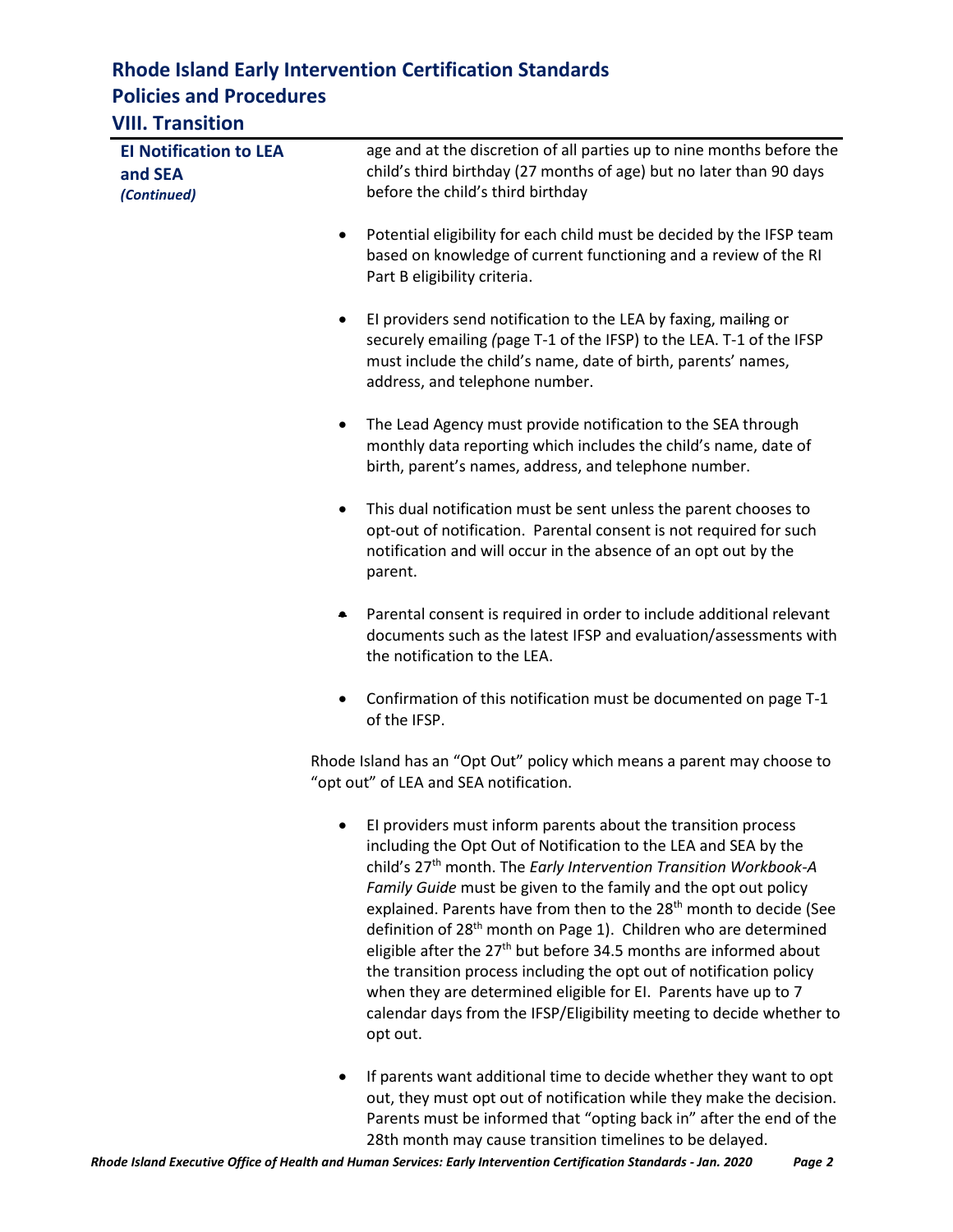### **Rhode Island Early Intervention Certification Standards Policies and Procedures VIII. Transition**

#### • Parents who opt out of the notification to the LEA and SEA may do so by selecting and signing the "opt out" option on page T-1 of the IFSP and notification will not occur. Parents may change their mind regarding opting out of notification at any time by informing their service coordinator. The service coordinator will meet with parent who will then sign and date the "withdraw opt out" option on page T-1 of the IFSP. **EI Transition Conference Procedural Safeguards Required Prior Written Notice** *Prior written notice must be provided to parents and other participants within a reasonable time frame to ensure they will be able to attend* **Definition: "30 months"** *Means by the end of the calendar month in which the child turns 30 months* With the family's approval, a Transition Conference will be convened by EI for all children potentially eligible for Part B services. • A Transition Conference will be convened by EI for all children potentially eligible for Part B services at 30 months of age. • For children determined eligible for EI after 30 months of age, a Transition Conference for all children potentially eligible for Part B services must be convened soon as possible, but no later than 90 days prior to the child's third birthday. • For children determined eligible for EI less than 90 days prior to their third birthday a Transition Conference with the LEA is not required although the development of a transition plan (page T-2 of the IFSP) with steps and services is required as soon as possible. The purpose of the Transition Conference is to develop a plan for the effective transitioning of child/family as they exit Part C. • The agenda must include a discussion of any services the child may receive from Part B. • EI will schedule the conference o at a time and place convenient for the family o in the native language of the family or other mode of communication used by the family unless it is clearly not feasible to do so. • Participants must include o The parent(s), EI service coordinator, and LEA. o Other family members as requested by the parent if feasible to do so. o An advocate or person outside the family if the parent requests that the person participate. o A person or persons directly involved in conducting the evaluation of the child and assessment of the child and family or if necessary that person's involvement through

or by conference call.

other means is acceptable such as making pertinent records available at the meeting, or an authorized representative,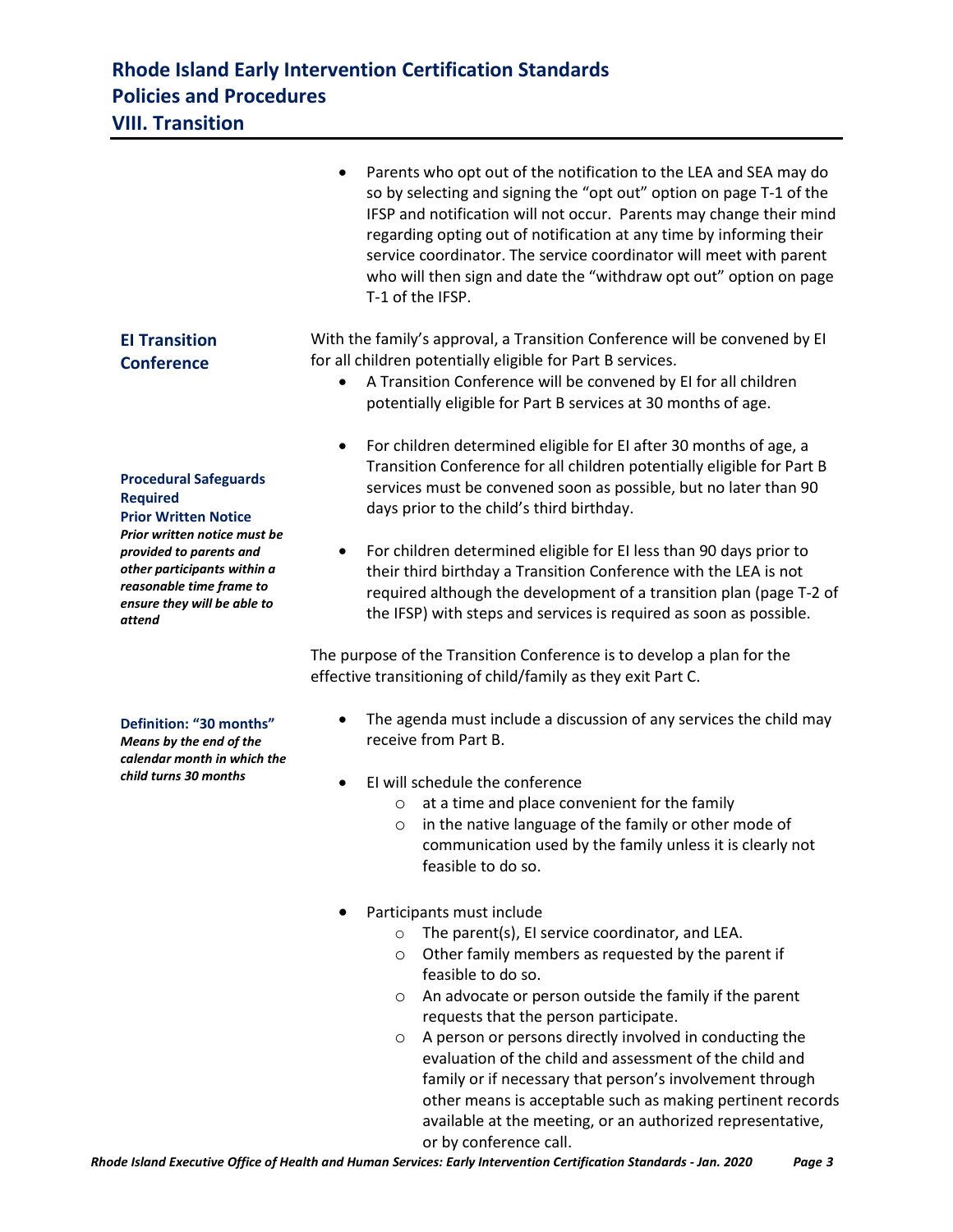## **Rhode Island Early Intervention Certification Standards Policies and Procedures VIII. Transition**

|                        | The EI provider must invite the LEA to the conference, but if<br>$\circ$                                                             |  |  |
|------------------------|--------------------------------------------------------------------------------------------------------------------------------------|--|--|
| <b>El Transition</b>   | for any reason the LEA is unable to attend and it cannot be                                                                          |  |  |
| <b>Conference</b>      | rescheduled within required timelines (at 30 months for                                                                              |  |  |
| (Continued)            | children determined eligible prior to 30 months, and as                                                                              |  |  |
|                        | soon as possible but no later than 90 days prior to age                                                                              |  |  |
|                        | three if determined eligible after 30 months), the EI<br>provider must convene the conference with the family                        |  |  |
|                        | without the LEA. The EI provider must provide parents at                                                                             |  |  |
|                        | the conference with information about Part B preschool                                                                               |  |  |
|                        | services, including a description of the Part B eligibility                                                                          |  |  |
|                        | definitions, state timelines and process for consenting to an                                                                        |  |  |
|                        | evaluation and conducting eligibility determinations under                                                                           |  |  |
|                        | Part B, and the availability of special education and related                                                                        |  |  |
|                        | services. The EI provider must also provide the parent a                                                                             |  |  |
|                        | copy or information on where to find RI Special Education                                                                            |  |  |
|                        | Procedural Safeguards and the town's local Special                                                                                   |  |  |
|                        | <b>Education Advisory Committee.</b>                                                                                                 |  |  |
|                        | For a child determined not to be potentially eligible for Part B services, with                                                      |  |  |
|                        | the families approval the EI provider must make reasonable efforts to                                                                |  |  |
|                        | convene a Transition Conference which includes the family, the EI provider                                                           |  |  |
|                        | and providers of other appropriate services at 30 months of age or as soon                                                           |  |  |
|                        | as possible but no later than 90 days prior to age three if the child has been<br>determined eligible for EI after 30 months of age. |  |  |
|                        |                                                                                                                                      |  |  |
| <b>Transition Plan</b> | All children enrolled in EI must have an IFSP meeting to develop a Transition                                                        |  |  |
|                        | Plan which includes transition steps and services as part of their IFSP.                                                             |  |  |
|                        | A Transition Plan which includes steps and services as part of their                                                                 |  |  |
|                        | ٠<br>IFSP is developed for all children at 30 months of age.                                                                         |  |  |
|                        |                                                                                                                                      |  |  |
|                        | For children determined eligible for EI after 30 months of age but<br>$\bullet$                                                      |  |  |
|                        | before 90 days prior to their third birthday, a Transition Plan which                                                                |  |  |
|                        | includes steps and services as part of their IFSP is developed as                                                                    |  |  |
|                        | soon as possible as but no later than 90 days prior to the child's                                                                   |  |  |
|                        | third birthday.                                                                                                                      |  |  |
|                        | For children determined eligible for EI less than 90 days prior to<br>$\bullet$                                                      |  |  |
|                        | their third birthday, a Transition Plan which includes steps and                                                                     |  |  |
|                        | services as part of their IFSP is developed as soon as possible.                                                                     |  |  |
|                        | The family must be included in the development of the plan.                                                                          |  |  |
|                        | The plan must include:                                                                                                               |  |  |
|                        | all appropriate steps needed for the toddler and his or her<br>$\circ$                                                               |  |  |
|                        | family to exit EI and any transition services that the IFSP                                                                          |  |  |

team identifies as needed by the child and his/her family;